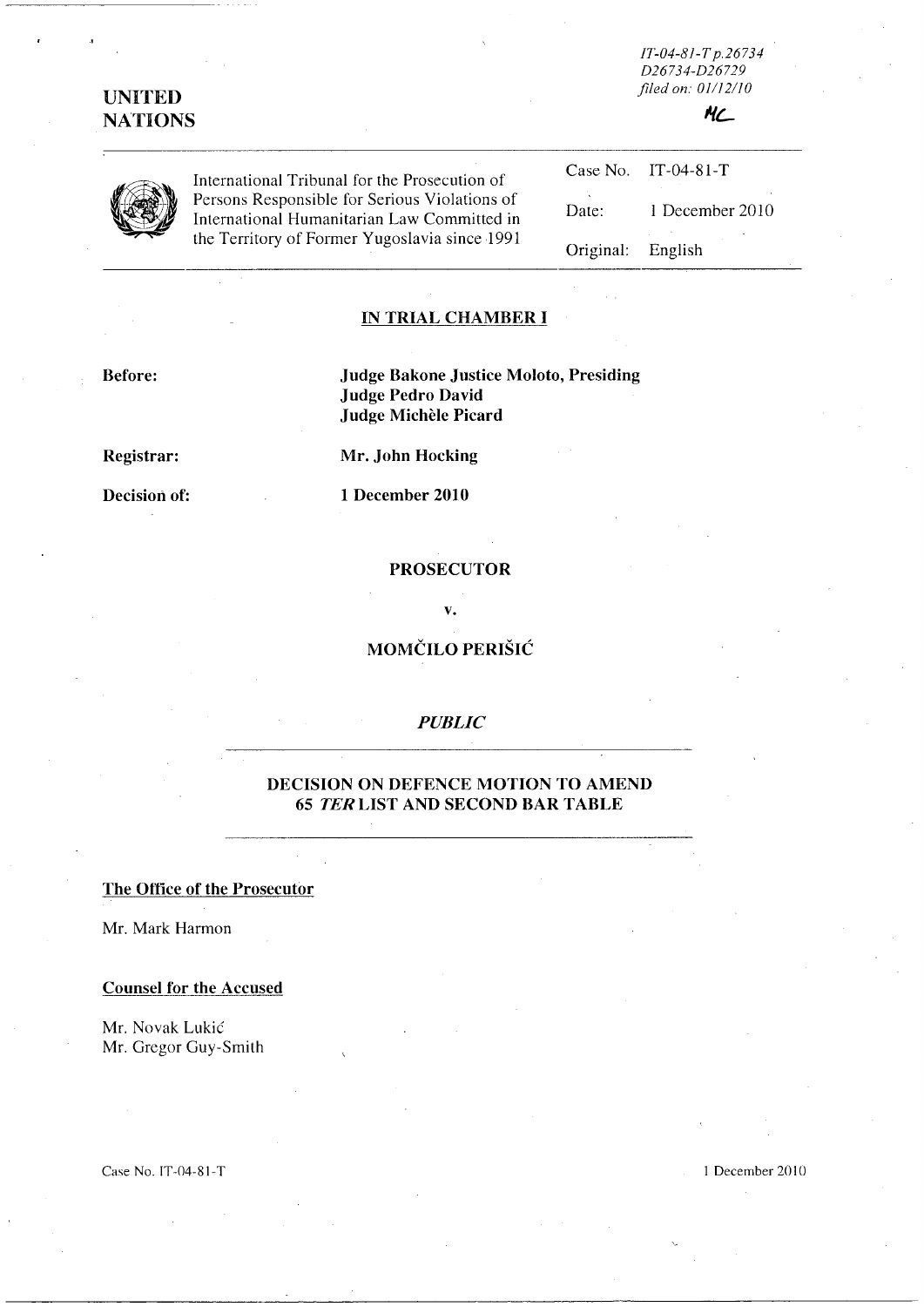#### IT-04-81~T *p.26733*

**TRIAL CHAMBER I** ("Trial Chamber") of the International Tribunal for the Prosecution of Persons Responsible for Serious Violations of International Humanitarian Law Committed in the Territory of the former Yugoslavia since 1991 ("Tribunal") is seised of the "Defence Motion to Amend 65 *ter* List and Second Motion for the Admission of Evidence from the Bar Table", filed publicly with public Annexes A and B on 8 November 2010 ("Motion"), and hereby renders its Decision.

# **I. SUBMISSIONS**

I. **In** its Motion, the Defence requests leave to amend its Rule 65 *ter* exhibit list ("65 *ter* List") with 35 additional documents listed in Annex B ("Proposed Documents"). **It** further requests that the Trial Chamber admit into evidence through the bar table the documents listed in Annex A, which are already on the Defence's 65 *ter* List, and Annex B (collectively "Proposed Exhibits").<sup>1</sup>

2. The Defence submits that all the Proposed Exhibits are relevant and of probative value.<sup>2</sup>

3. As for the amendment of the 65 *ter* List, the Defence avers that the documents listed in Annex B came to the attention of the Defence during its case, either through a search of the electronic disclosure system ("EDS") or by disclosure of the Prosecution.<sup>3</sup>

4. The Prosecution does not object to the Motion.<sup>4</sup>

#### **H. APPLICABLE LAW**

5. The Trial Chamber recalls its previous decisions setting forth the applicable law in relation to the amendment of a Rule 65 *ter* exhibit list<sup>5</sup> and the admission of the documents from the bar table. $6$ 

### **HI. DISCUSSION**

#### (a) Amendment of the  $65$  ter List

6. The Trial Chamber first notes that the Proposed Documents consist of 19 excerpts from the military diaries of Ratko Mladić ("Mladić Diaries")<sup>7</sup> and other miscellaneous documents<sup>8</sup>. After

 $4$  Prosecution Response to Defence Bar Table Motion dated 4 November 2010 and Defence Motion to Amend 65ter List and Second Bar Table Motion dated S November 2010, filed publicly on 19 November 2010 ("Response"), para. 13.  $<sup>5</sup>$  Decision on Prosecution Motions for Leave to File a Third Supplemental Rule 65 ter Exhibit List with Annex A and a</sup> Fourth Supplemental Rule 65 *ter* Exhibit List with Annex A, 30 May 2008 (confidential), p. 4...

Case No. IT-04-81-T 2 2 1 December 2010

Motion, para. 5.

Motion, para. 4; Annexes A and B.

Motion, para. 3.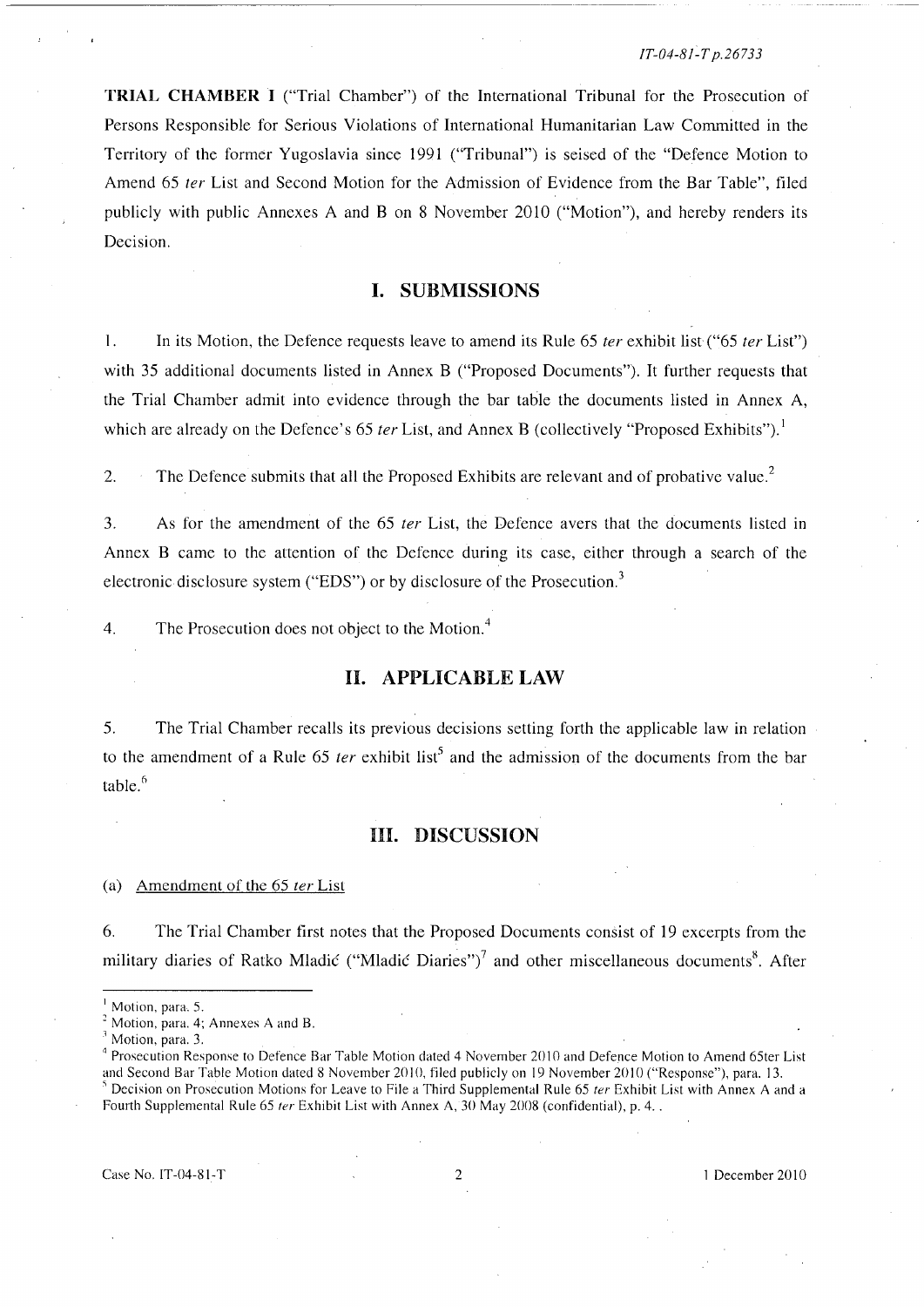#### *JT-04-8/-T p.26732*

reviewing the Proposed Documents, the Trial Chamber finds that they relate to issues relevant to the Indictment such as the amount of assistance provided to the VRS by the VJ $<sup>9</sup>$ , the situation in</sup> Sarajevo in January 1994, <sup>10</sup> the fall of Srebrenica, <sup>11</sup> the negotiations over the release of the French Pilots,<sup>12</sup> the role of the international community in resolving the crisis in the former Yugoslavia,<sup>13</sup> the RS leadership's review of the Dayton peace process<sup>14</sup> and the role and character of the Accused.<sup>15</sup> The Trial Chamber is also satisfied of their probative value.

7. As to whether the moving Party has shown good cause for amending the *65ter* List, the Trial Chamber notes that documents numbered 070630 to 070680 were disclosed to the Defence by the Prosecution on 12 July 2010,<sup>16</sup> after the Defence filed its Rule 65 *ter* List. The Trial Chamber also notes that the documents related to the Mladic Diaries were not disclosed by the Prosecution to the Defence until 9 April  $2010$ .<sup>17</sup> The Trial Chamber notes however that the Defence did not sufficiently explain why the remaining documents contained in Annex B were not included on its original 65 *ter* List.

8. The Trial Chamber notes that the Prosecution has not objected to any of the Proposed Exhibits in the Defence's Motion.<sup>18</sup> The Trial Chamber therefore finds that at this stage of the proceedings it is in the interests of justice to grant the Defence request for leave to amend its 65 *ter*  List for all of the Proposed Documents even though it considers that the Defence did not properly argue its motion by showing good cause.

### (b) Admission of Documents through the Bar Table

#### (i) Annex A

9. **In** relation to Proposed Exhibit 65 *ter* numbers 00815 and 00820, the Defence requests that the Trial Chamber reconsider its oral decision of 6 September 2010, which upheld the Prosecution's objection to the admission into evidence of the two documents or alternatively to admit them

 $6$  See e.g. Decision on Prosecution's First Bar Table Motion, 5 October 2009 (confidential), paras 17-20.

 $765$  ter numbers 07074D-07091D, Motion, Annex B. pp 4-6.

 $865$  ter numbers 07059D-07073D and 01271D, Motion, Annex B, pp. 7-9.

<sup>&</sup>lt;sup>9</sup> 65 ter numbers 07075D, 07076D, 07078D, 07079D, 07081D, Motion, Annex B. pp 4, 5.

 $10$  65 ter number 07077D, Motion, Annex B, p. 4.

 $11$  65 fer number 07083D, Motion, Annex B, p. 5.

 $12$  65 ter numbers 07084D to 07086D, and 07089D, Motion, Annex B, p. 6.

<sup>&</sup>lt;sup>13</sup> 65 ter numbers 0704D, 07080D, 07082D, 07084D, Motion, Annex B, pp 4-6.

 $14$ , 65 ter number 07091D, Motion, Annex B. p. 6.

 $15$  65 ter number 1271, Motion, Annex B, p. 9.

 $16$  Motion, Annex B, pp 7-9.

<sup>&</sup>lt;sup>17</sup> Decision on Motion to Reopen the Prosecution Case and Tender Documents Through the Bar Table, 4 November 201(), para. 1

<sup>&</sup>lt;sup>18</sup> Response, para. 13.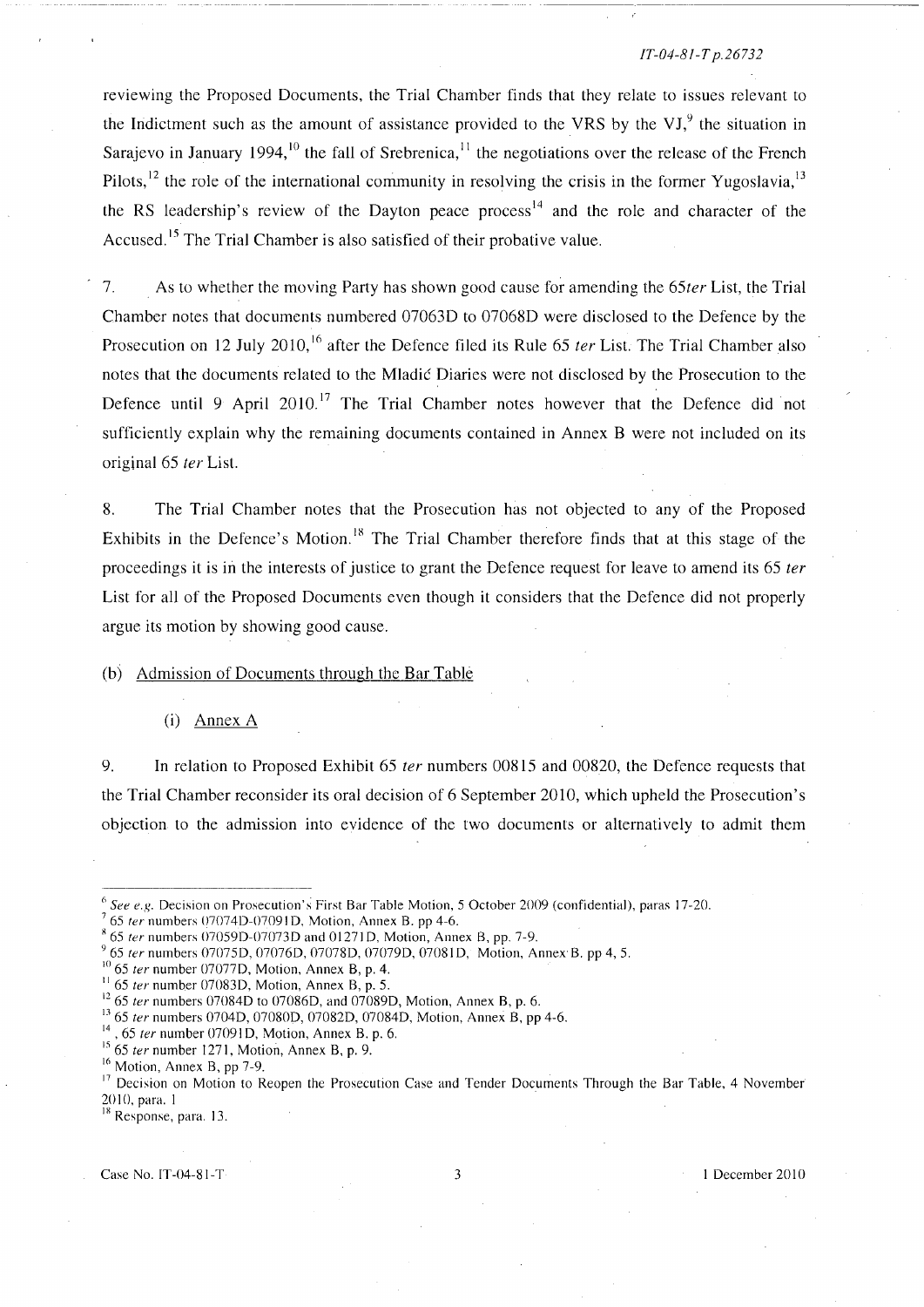#### *IT-04-8J-T p.2673J*

through the bar table.<sup>19</sup> The Trial Chamber recalls that it has an inherent discretionary power to reconsider a previous decision if there has been a clear error of reasoning or if particular circumstances exist that justify reconsideration in order to prevent an injustice.<sup>20</sup> The Trial Chamber notes that it upheld the Prosecution's 'objection to the introduction of the exhibits through the testimony of Defence witness General Radojica Kadijevic because the Defence was unable to demonstrate a nexus between the witness, a general in the VJ, and the documents, records of receipts for ammunition provided by the Republic of Serbia Ministry of Defence.<sup>21</sup> The Trial Chamber does not consider that there has been a clear error of reasoning nor that particular circumstances exist that justify reconsideration in order to prevent an injustice. The Trial Chamber however finds that for the purpose of their admission through the bar table, Proposed Exhibit 65 *ter*  numbers 00815 and 00820 are relevant and have sufficient probative value.

10. Proposed Exhibits P01106, P01107 and P01109 are open source documents initially marked for identification and later withdrawn by the Prosecution.<sup>22</sup> The Defence now seeks their admission into evidence as they relate to the humanitarian and military situation in Srebrenica. The Trial Chamber finds them to be relevant and of probative value and admits them into evidence.

11. With regard to the admission of pages 50, 52, 53, 54 of exhibit P312, which are transcript pages of the  $50<sup>th</sup>$  Session of the BiH SDS, the Trial Chamber notes that due to an administrative oversight, only certain pages of the Session transcript appeared as being admitted into evidence when in fact the complete transcript had been admitted on 12 March 2009.<sup>23</sup> The situation was corrected<sup>24</sup> and the Trial Chamber therefore finds that the Defence's request in relation to exhibit P312 is now moot.

12. Proposed Exhibit 65 *ter* number 01145D does not have its English translation. The Trial Chamber therefore defers its ruling on its admissibility until a translation is provided.

(ii) Annex B

13. The Trial Chamber is satisfied that Proposed Exhibit 65 *ter* numbers 01271, 07059D to 07065D, 07068D to 07072D and the excerpts from the Mladic Diaries, Proposed Exhibit 65 *ter* 

<sup>&</sup>lt;sup>19</sup> Motion, Annex A.

<sup>&</sup>lt;sup>20</sup> See e.g. Decision on Motion for Reconsideration of the Trial Chamber's Decision of 1 September 2008, 7 October 2008, para. 7.

<sup>&</sup>lt;sup>21</sup> T. 13566, 13569 and 13585

<sup>&</sup>lt;sup>22</sup> Decision on Prosecution's Motion to Remove "Marked for Identification" Designation of Exhibits and to Withdraw Additional Exhibits", 20 November 2009, p. 2; Prosecution's Motion to Remove "Marked for Identification" Designation of Exhibits and to Withdraw Exhibits with Annex A, filed publicly on 9 November 2009. Proposed Exhibits P01107 and P01109 are dated 13 July 1995 and 14 July 1995, respectively. Proposed Exhibit P01106 does not contain a date of publication but from its content appears to refer to the time right after the fall of Srebrenica.  $23$  Oral Decision of 12 March 2009, T. 1441.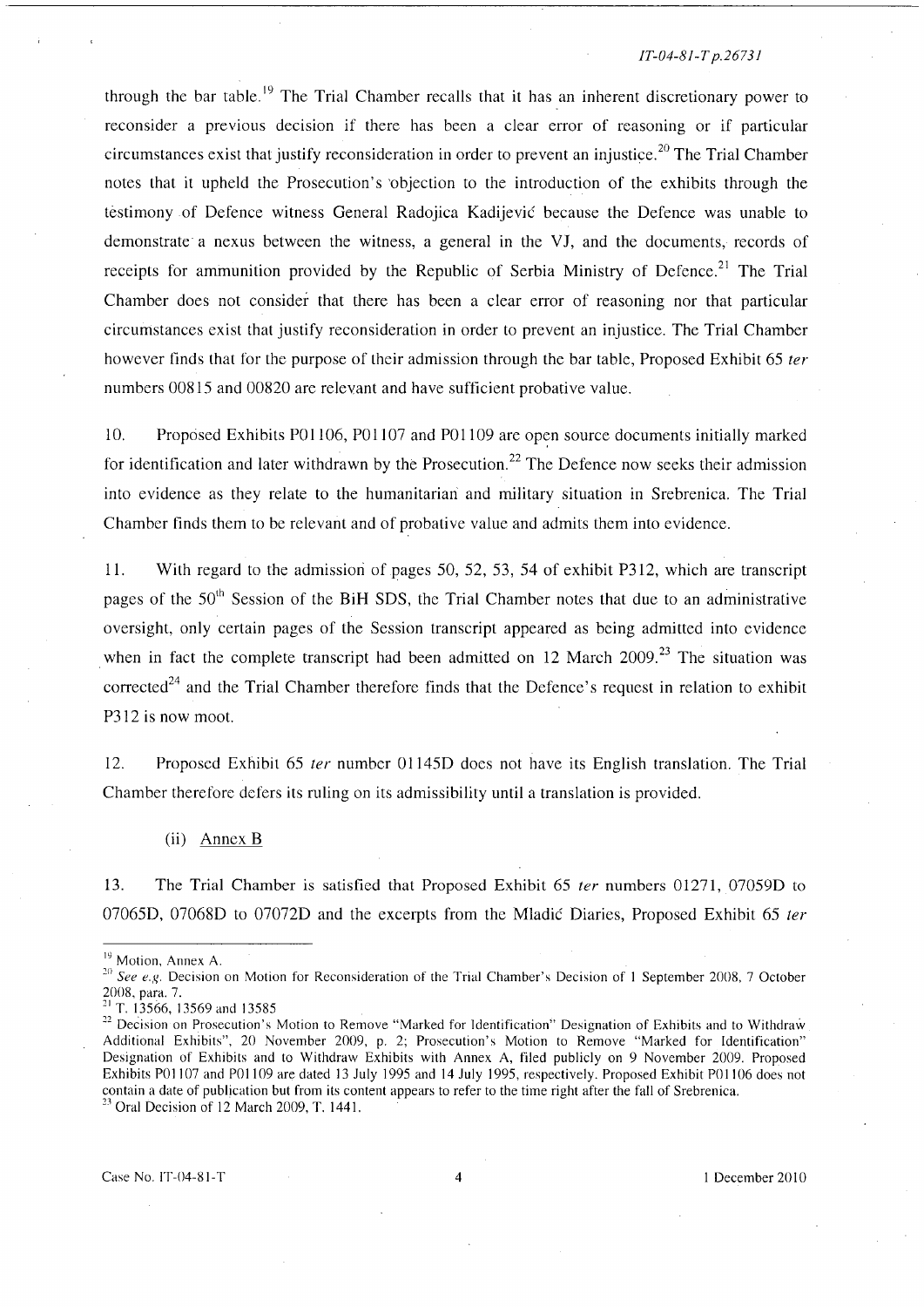JT~04-81-T *p.26730* 

numbers 070740 to 070910, are relevant and have sufficient probative value. These documents are therefore admitted into evidence.<sup>25</sup>

14. Proposed Exhibit 65 ter numbers 070660 and 070670 are two "HVO Report[s] related to HVO Kiseljak Command of Ivica Rajic" and bear no seal, no stamp and are unsigned. The Trial Chamber is of the view that the Oefence has failed to sufficiently show the reliability and authenticity of these documents. Proposed Exhibit 65 ter numbers 07066D and 07067D are therefore not admitted into evidence.

15. Proposed Exhibit 65 ter number 07073D is the "Interview Statement of Nenad Pavlović, 22 April 1995". The document is signed by the recording clerk and another individual, however not by Nenad Pavlovic. In these conditions, the Trial Chamber is not satisfied as to the reliability or authenticity of the document and Proposed Exhibit 65 fer number 070730 is not admitted into evidence.

## **IV. DISPOSITION**

16. For the reasons set out above and pursuant to Rules 65 ter and 89 of the Rules of Procedure and Evidence, the Trial Chamber:

**GRANTS** the Motion in part;

ALLOWS the Defence to amend its Rule 65 *ter* exhibit list by adding 01271, 07059D, 07060D, 070610, 070620, 070630, 070640, 070650, 070660, 070670, 070680, 070690, 070700, 070710, 070720, 070730, 070740, 070750, 070760, 070770, 070780, 070790, 070800, 070810, 070820, 070830, 070840, 070850, 070860, 070870, 070880, 070890, 070900, and 070910;

**ADMITS** the following Proposed Exhihits into evidence:

POII06, POlI07, POlI09 and Rule 65 ter numbers 00815, 00820, 01271, 070590, 070600, 070610, 070620, 070630, 070640, 070650, 070680, 070690, 070700, 070710, 070720, 070740, 070750, 070760, 070770, 070780, 070790, 070800, 070810, 070820, 070830, 07084D, 07085D, 07086D, 07087D, 07088D, 07089D, 07090D, and 07091D;

**DENIES** admission of Rule 65 *ter* numbers 07066D, 07067D, and 07073D;

Case No. IT-04-81-T 5 I December 2010

 $24$  Correction in E-Court to Exhibit P00312, Internal Memorandum from CMSS, filed publicly on 24 November 2010.